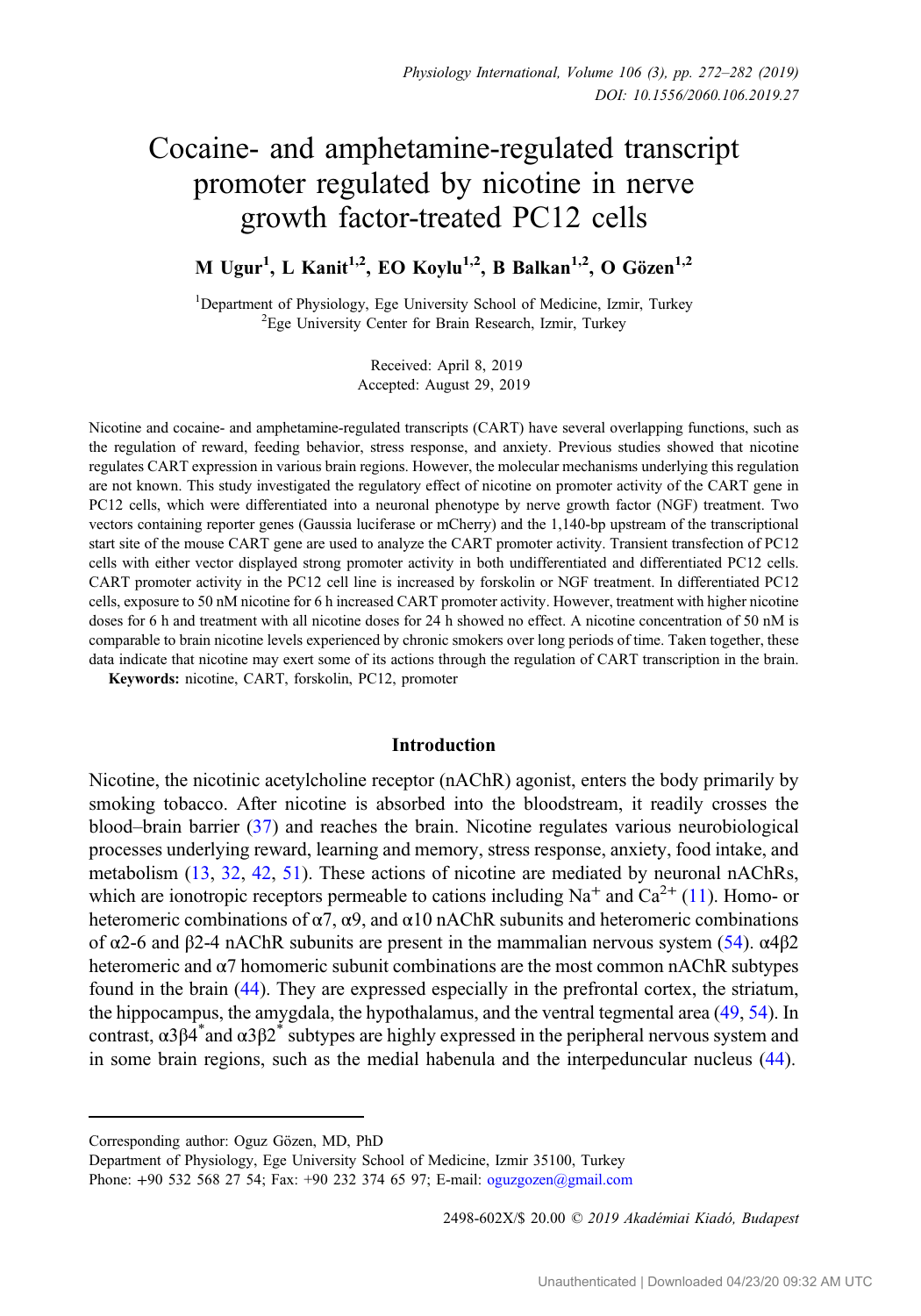Cocaine- and amphetamine-regulated transcript (CART) mRNA, very similar to nicotinic receptors, is highly expressed in the striatum, the hippocampus, the amygdala, and the hypothalamus [\(17](#page-8-0), [23](#page-8-0)). Furthermore, CART peptides also play important roles in reward, feeding behavior, stress response, and anxiety ([29,](#page-9-0) [47\)](#page-9-0), leading to the hypothesis that nicotine may exert some of its regulatory actions via CART signaling. Studies suggest that systemic nicotine administration regulates CART expression in the medial prefrontal cortex, the amygdala, the hypothalamus, and the ventral tegmental area  $(12, 28, 30, 31, 53)$  $(12, 28, 30, 31, 53)$  $(12, 28, 30, 31, 53)$  $(12, 28, 30, 31, 53)$  $(12, 28, 30, 31, 53)$  $(12, 28, 30, 31, 53)$  $(12, 28, 30, 31, 53)$  $(12, 28, 30, 31, 53)$  $(12, 28, 30, 31, 53)$  $(12, 28, 30, 31, 53)$  $(12, 28, 30, 31, 53)$ . This effect can arise by direct action through nAChRs. Borkar et al. ([6\)](#page-8-0) showed  $\alpha$ 7-nicotinic receptor immunoreactivity on hippocampal CART neurons. In addition, CART is highly coexpressed with proopiomelanocortin in hypothalamic neurons [\(19](#page-8-0)), which are suggested to contain  $α4β2$  and  $α7$  nAChRs [\(22,](#page-8-0) [39](#page-9-0)).

Previous studies  $(5, 16, 17, 26, 27, 33)$  $(5, 16, 17, 26, 27, 33)$  $(5, 16, 17, 26, 27, 33)$  $(5, 16, 17, 26, 27, 33)$  $(5, 16, 17, 26, 27, 33)$  $(5, 16, 17, 26, 27, 33)$  $(5, 16, 17, 26, 27, 33)$  $(5, 16, 17, 26, 27, 33)$  $(5, 16, 17, 26, 27, 33)$  $(5, 16, 17, 26, 27, 33)$  $(5, 16, 17, 26, 27, 33)$  $(5, 16, 17, 26, 27, 33)$  demonstrated that the proximal promoter region of the mouse and rat CART gene contains an overlapping STAT/CRE/AP1 site, which is responsive to the cAMP-protein kinase A (PKA)-CREB (cAMP response element-binding protein) pathway and the  $Ca^{2+}$ -calmodulin-dependent protein kinase (CaMK)-CREB pathway. Similarly, activation of nAChRs also triggers intracellular signaling pathways, which results in CREB activation ([11,](#page-8-0) [32\)](#page-9-0). This overlap in the signal transduction pathways has led us to hypothesize that nicotine may regulate CART promoter activity.

Although there is some evidence that nicotine may regulate CART expression in the brain, the mechanisms underlying this putative regulation have not been identified. This study aimed to examine the effect of nicotine on promoter activity of the CART gene in cultured adrenal pheochromocytoma PC12 cells differentiated into neuronal cells by nerve growth factor (NGF) treatment [\(18](#page-8-0), [45\)](#page-9-0). We hypothesized that the downstream effects of nicotine increase CART promoter activity. The results of this study will shed light on the involvement of CART in numerous neurobiological effects of nicotine.

## Materials and Methods

#### Cell culture

PC12 cells (CRL-1721 and ATCC) were maintained in RPMI 1640 (Gibco) supplemented with 10% horse serum (HS) and 5% fetal bovine serum (FBS). Culture vessels were coated with 5 ng/cm2 collagen to facilitate cell adherence. Cells were maintained in a humidified incubator at 37 °C under 5%  $CO<sub>2</sub>$ . Culture medium was replaced with fresh medium every 3 days.

# Plasmid constructs

Luciferase- or mCherry-expressing constructs (-1140-CART-LUC and -1140-CARTmCherry, respectively) containing 1,140-bp upstream and 47-bp downstream of the transcription start site (TSS) of the Cartpt (NM  $001081493$ ) promoter sequence were obtained commercially (GeneCopoeia Inc., Rockville, MD, USA). Plasmid constructs were sequenced to assure the accuracy of the cloned sequences (sequencing primers, forward: <sup>5</sup>′-AGTTACTTAAGCTCGGGCCC-3′; reverse: 5′-TTGTTCTCGGTGGGCTTGGC-3′). The -1140-CART-LUC construct expressed Gaussia luciferase (GLuc), which is secreted into the culture medium. GLuc activity was assayed in the growth media of transfected cells.

#### Transfection and luciferase assay

To determine the optimal transient transfection conditions, PC12 cells were transfected with various X-tremeGENE HP DNA transfection reagent (Roche Diagnostics, Indianapolis, IN, USA)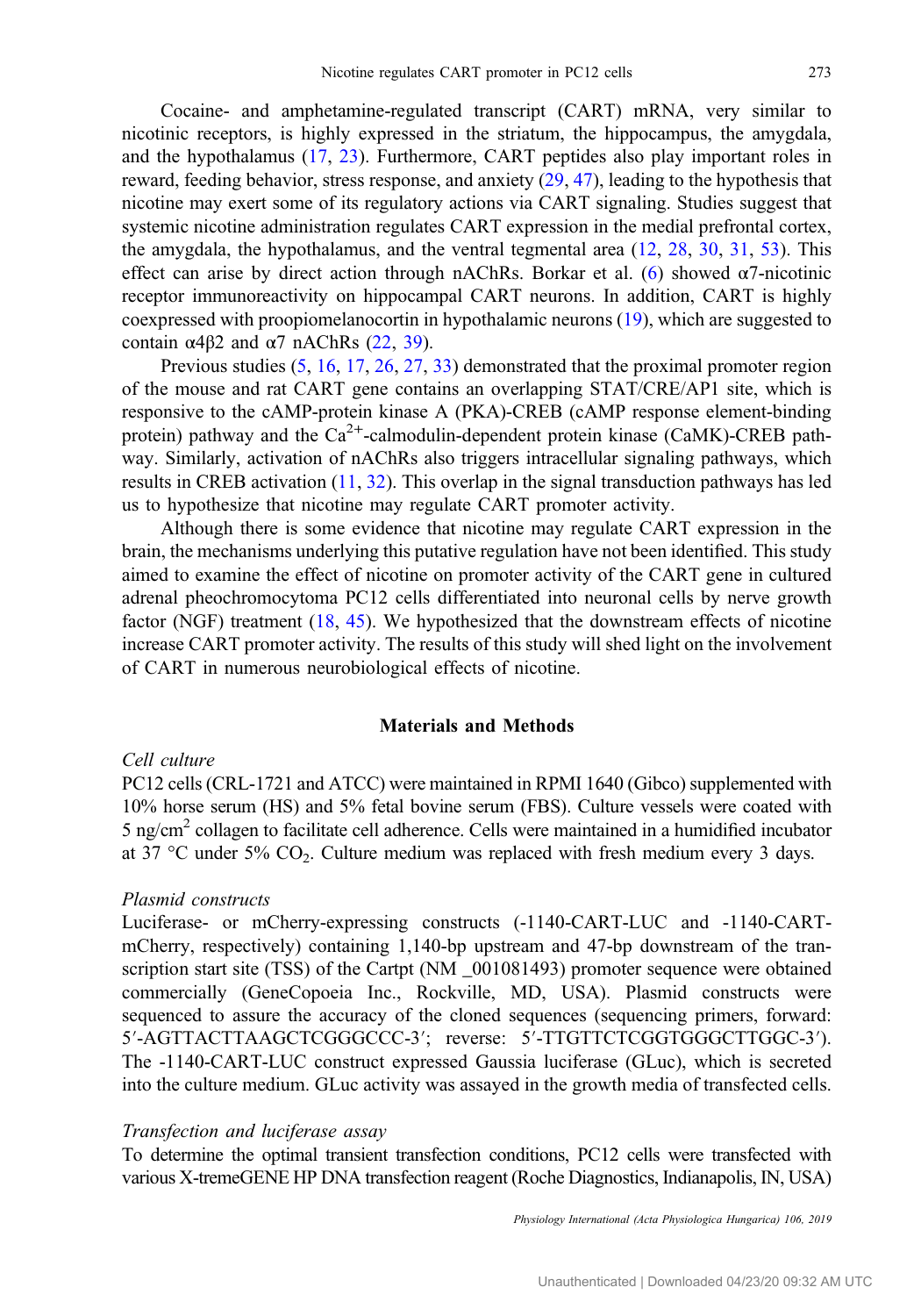and plasmid DNA (-1140-CART-mCherry) ratios ranging from 4 to 1  $\mu$ l/1  $\mu$ g. Cells were visualized after 72 h and images were quantified with ImageJ software (Rasband, W.S., ImageJ, US National Institutes of Health, Bethesda, MD, USA; [http://imagej.nih.gov/ij/,](http://imagej.nih.gov/ij/) 1997–2019). PC12 cells were transfected using 2  $\mu$ /μg ratio in all subsequent experiments, which yielded the highest transfection efficiency. The DNAs were mixed with X-tremeGENE HP DNA reagent in serum-free medium and incubated at room temperature for 15 min as described by the manufacturer. For 100 mm Petri dishes, 1 ml of the complexed reagent/DNA mixture was added to  $6 \times 10^{6}$  cells. Cells were maintained in RPMI 1640 supplemented with 1% HS and 0.5% FBS for 48 h until they were seeded at a density of  $3 \times 10^4$ /well onto 96-well plates. All cells used in an experiment were sourced from the same transfected Petri dish to maintain cell transfection homogeneity.

Twenty-four hours after plating, the culture medium was replaced with RPMI 1640 supplemented with 2% HS, 1% FBS, and 100 ng/ml 7S-NGF to facilitate differentiation into neuronal phenotype and maintained for 7 days. The state of differentiation was monitored over time using traditional morphologic methods. Morphological analysis was performed on digitized images of live cells taken under phase contrast illumination with a Visiscope IT404 inverted microscope. Undifferentiated and differentiated cells were treated with forskolin (20  $\mu$ M, 24 h) to induce cAMP-dependent promoter activation. Fluorescence levels reflecting CART promoter activity were analyzed in five random sections from each condition using an Olympus BX53 microscope equipped with Olympus DP72 camera (Olympus Corp., Tokyo, Japan) and ImageJ v1.49 (Rasband, W.S.). ImageJ software was used to subtract the background of images by selecting an area without any cells and to select the cells. Area integrated density values were used to analyze fluorescence.

In the second part of the experiment, NGF-differentiated cells were treated with nicotine (50 nM–100 nM–300 nM–1  $\mu$ M–3  $\mu$ M–10  $\mu$ M–100  $\mu$ M), forskolin (20  $\mu$ M, positive control) or saline (control) in low serum conditions. Culture medium samples were collected at 6 and 24 h after the treatment. Luciferase activity was quantified using a luminometer equipped with injectors (Varioskan Flash Reader, Thermo Scientific, Waltham, MA, USA) and GLuc Assay Kit (New England Biolabs, Ipswich, MA, USA) as recommended by the manufacturer. Briefly, 20 μl of culture medium samples were loaded in 96-well plates. Luciferase substrate (50 μl) was dispensed into the wells by the injector, and luminescence was measured for 3 s in each well.

## Statistical analyses

The differences in mCherry fluorescence between forskolin- or NGF-treated groups and their controls were analyzed by using two-way analysis of variance (ANOVA). Differences in GLuc activity between forskolin- or nicotine-treated groups and their controls were analyzed by one-way ANOVAs followed by post-hoc Tukey's tests. The SPSS Statistics for Windows (version 17.0, SPSS Inc., Chicago, USA) software was used for all statistical analyses.

#### Results

## Neuronal differentiation of PC12 cells

Neuronal differentiation of PC12 cells was achieved by NGF treatment. Studies report that 50–100 ng/ml NGF for 3–7 days promotes neurite outgrowth, which is a useful indicator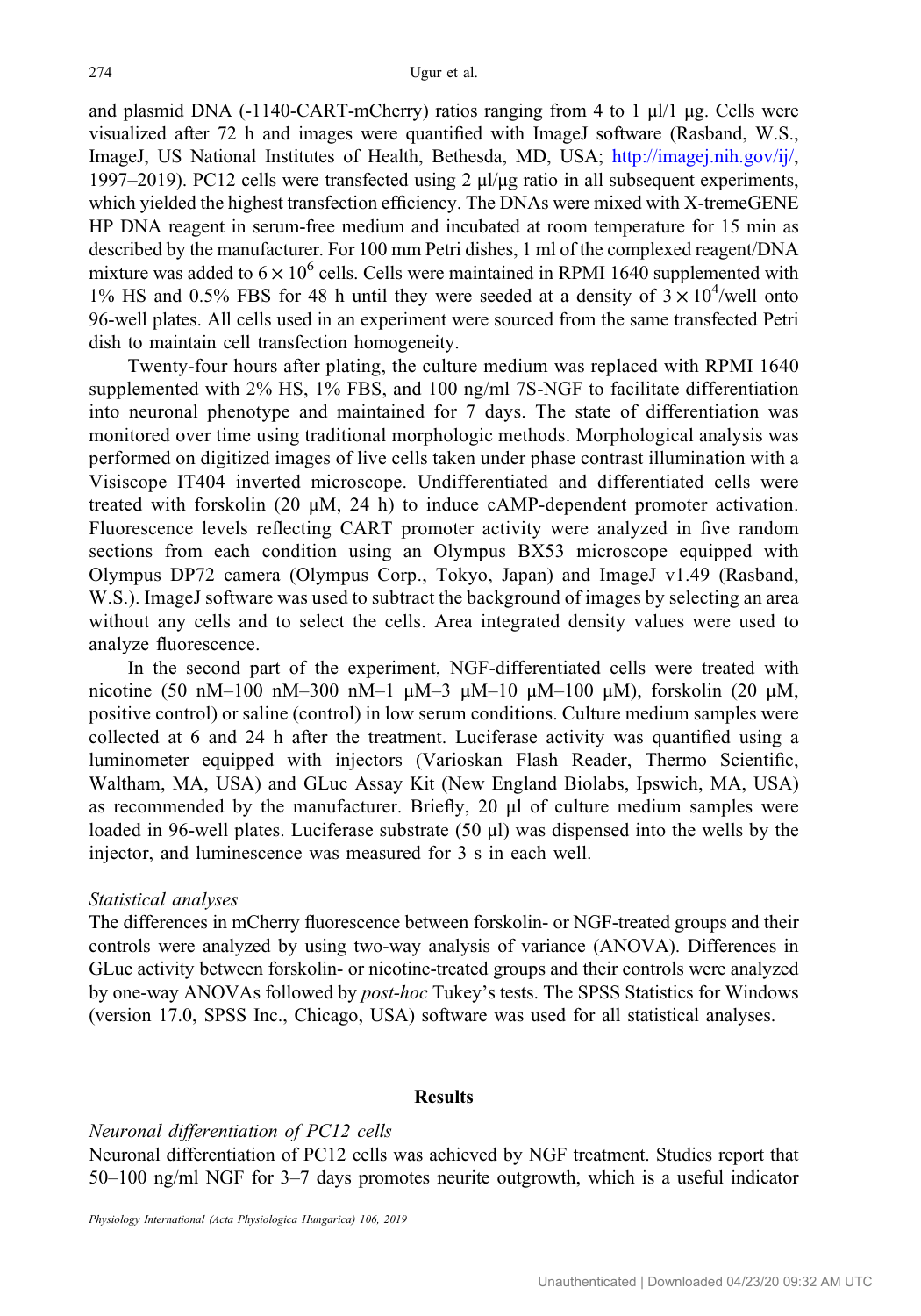<span id="page-3-0"></span>of neuronal differentiation [\(18](#page-8-0), [45\)](#page-9-0). In this study, PC12 cells were incubated with NGF (100 ng/ml) for 7 days. NGF-induced neurite formation was initiated on the third day and increased until the last day of treatment.

# CART expression in undifferentiated PC12 cell line

CART mRNA is expressed endogenously in PC12 cells ([35\)](#page-9-0). Forty-eight hours after the transfection with -1140-CART-mCherry vector, a notable red fluorescence was observed in transfected PC12 cells. Strong mCherry fluorescence visualized under fluorescence microscope showed that intracellular signaling pathways in PC12 cells are capable of inducing CART promoter activity without any drug exposure. Strong mCherry protein expression in PC12 cells also confirmed the efficiency of transfection.

#### Regulation of CART promoter by forskolin and NGF

Seventy-two hours after the transfection with -1140-CART-mCherry vector, PC12 cells were treated with NGF (100 ng/ml) for 7 days to achieve neuronal differentiation. NGFdifferentiated and -undifferentiated PC12 cells were exposed to forskolin (20 μM), a potent activator of adenylate cyclase, for 24 h. Figure 1 demonstrates increased mCherry fluorescence in undifferentiated and differentiated PC12 cells 24 h after forskolin treatment. Fluorescence levels in the PC12 cells transfected with -1140-CART-mCherry vector were used for the statistical analysis of CART promoter activity. A two-way ANOVA was conducted to examine the effect of NGF and forskolin treatments on CART promoter activity (Fig. [2](#page-4-0)). The main effect of NGF yielded an F ratio of  $F(1, 12) = 8.79$ ,  $p = 0.012$ , indicating a significant difference between undifferentiated (mean  $= 286.71$ , SD  $= 85.18$ ) and differentiated (mean  $= 368.33$ ,  $SD = 109.20$ ) PC12 cells. The main effect of forskolin yielded an F ratio of  $F(1, 12) = 69.96$ ,  $p = 0.000002$ , indicating a significant difference between forskolin-treated (mean =  $422.88$ , SD =  $61.50$ ) and untreated (mean =  $242.38$ , SD =  $34.56$ ) PC12 cells. CART promoter activity increased significantly in PC12 cells after forskolin exposure. There was no statistically significant interaction between the effects of NGF and



Fig. 1. Regulation of CART promoter by forskolin and NGF in PC12 cells transfected with -1140-CART-mCherry vector. (A, B) mCherry expression in undifferentiated PC12 cells; (C, D) mCherry expression in NGFdifferentiated PC12 cells; (A, C) mCherry expression in PC12 cells without forskolin treatment; (B, D) mCherry expression in forskolin-treated PC12 cells. Scale bar: 50 μm

Physiology International (Acta Physiologica Hungarica) 106, 2019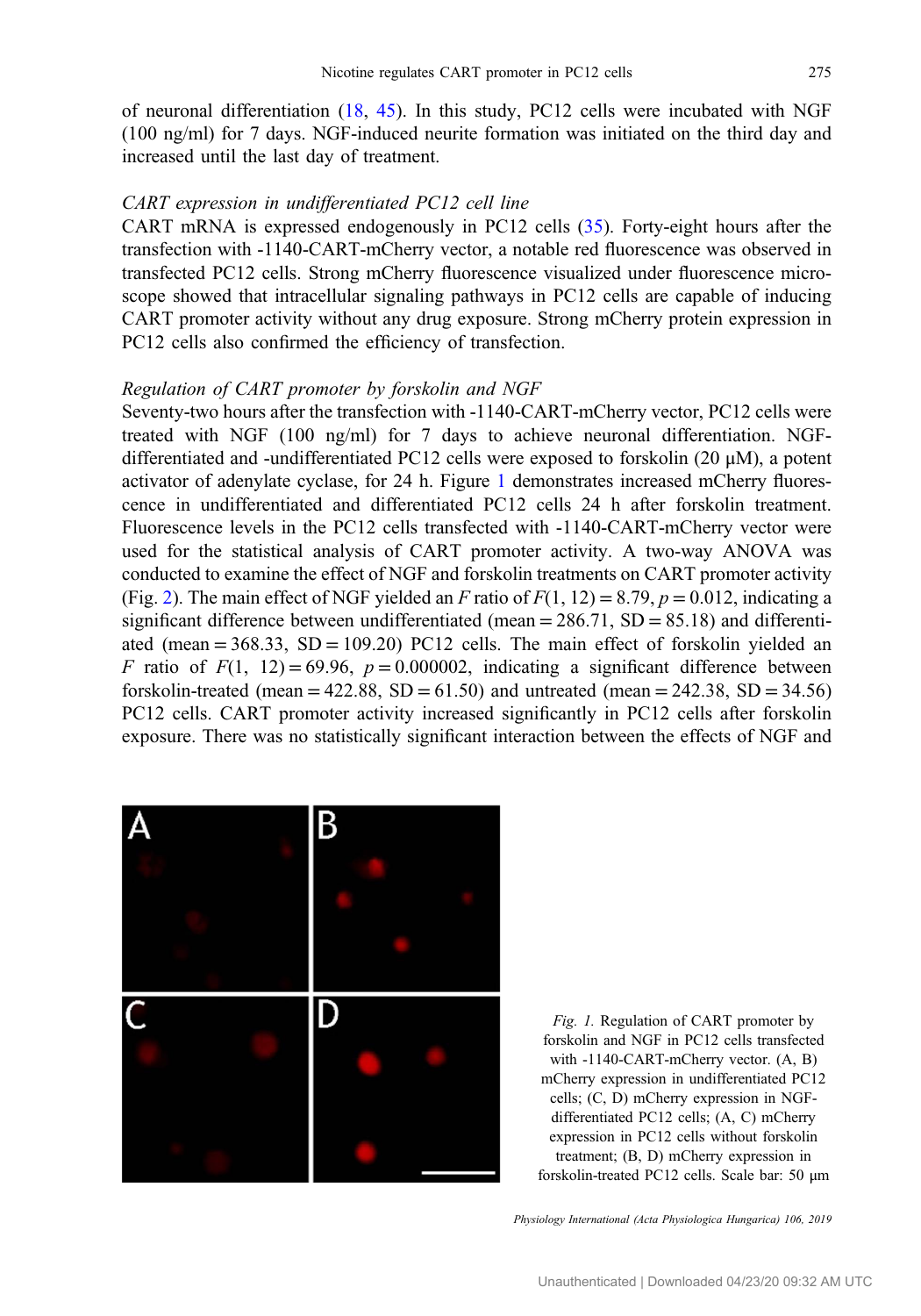<span id="page-4-0"></span>

Fig. 2. Effect of forskolin and NGF treatment on mCherry fluorescence in PC12 cells transfected with -1140-CART-mCherry vector. Two-way ANOVA showed main effects for

forskolin and NGF treatments. mCherry fluorescence representing the CART promoter also increased significantly in forskolin-treated groups when compared to untreated groups  $(*p = 0.000002)$ . CART promoter activity increased also in NGF-treated groups when compared to untreated groups ( $p = 0.012$ , not annotated). There was no statistically significant interaction between the effects of NGF and forskolin on CART promoter activity

forskolin on CART promoter activity  $[F(1, 12) = 1.125, p = 0.31]$ , indicating that the effect of forskolin was equivalent for undifferentiated and differentiated PC12 cells.

Regulation of CART promoter activity by nicotine and forskolin in differentiated PC12 cell line In the first part of the experiment, PC12 cells transfected with -1140-CART-LUC vector and differentiated with NGF are exposed to forskolin (20 μM) or nicotine (50, 100, 300 nM or 1, 3, 10 μM) for 6 h. Differences in luciferase activity measured in control, forskolin- and nicotinetreated PC12 cells were determined by one-way ANOVA (Fig. 3). This test showed that there is a statistically significant difference between the groups  $[F(7, 87) = 8.481, p < 0.000001]$ . A Tukey's post-hoc test revealed that CART promoter activity was significantly higher in PC12 cells treated with 50 nM nicotine (mean  $\pm$  SEM = 141.33  $\pm$  14.15,  $p = 0.024$ ) or forskolin (mean  $\pm$  SEM = 140.97  $\pm$  8.84, p = 0.032) when compared to control (mean  $\pm$  SEM =  $100.0 \pm 5.92$ ). There was no statistically significant difference between groups treated with higher nicotine doses and the control group or between 50 nM nicotine- and forskolin-treated groups.

In the second part of the experiment, when the duration of drug exposure was increased to 24 h, one-way ANOVA also detected a significant difference between groups  $[F(7, 88) = 24.38, p < 0.000001]$ . The *post-hoc* Tukey's test showed that forskoling



Physiology International (Acta Physiologica Hungarica) 106, 2019

Fig. 3. Effect of 6-h nicotine and forskolin treatment on GLuc activity in differentiated PC12 cells transfected with -1140-CARTmCherry vector. Difference from saline-treated control was demonstrated by one-way ANOVA followed by post-hoc Tukey's tests. The bars represent arbitrary units (mean  $\pm$  SEM) expressed as % of the mean values of the controls. Luminescence representing CART promoter activity increased significantly in differentiated PC12 cells after forskolin (20 μM) or 50 nM nicotine treatment ( $p < 0.05$ ,

compared to control,  $n = 9-10$  for each group). Nicotine treatment with doses higher than 50 nM for 6 h did not change CART promoter activity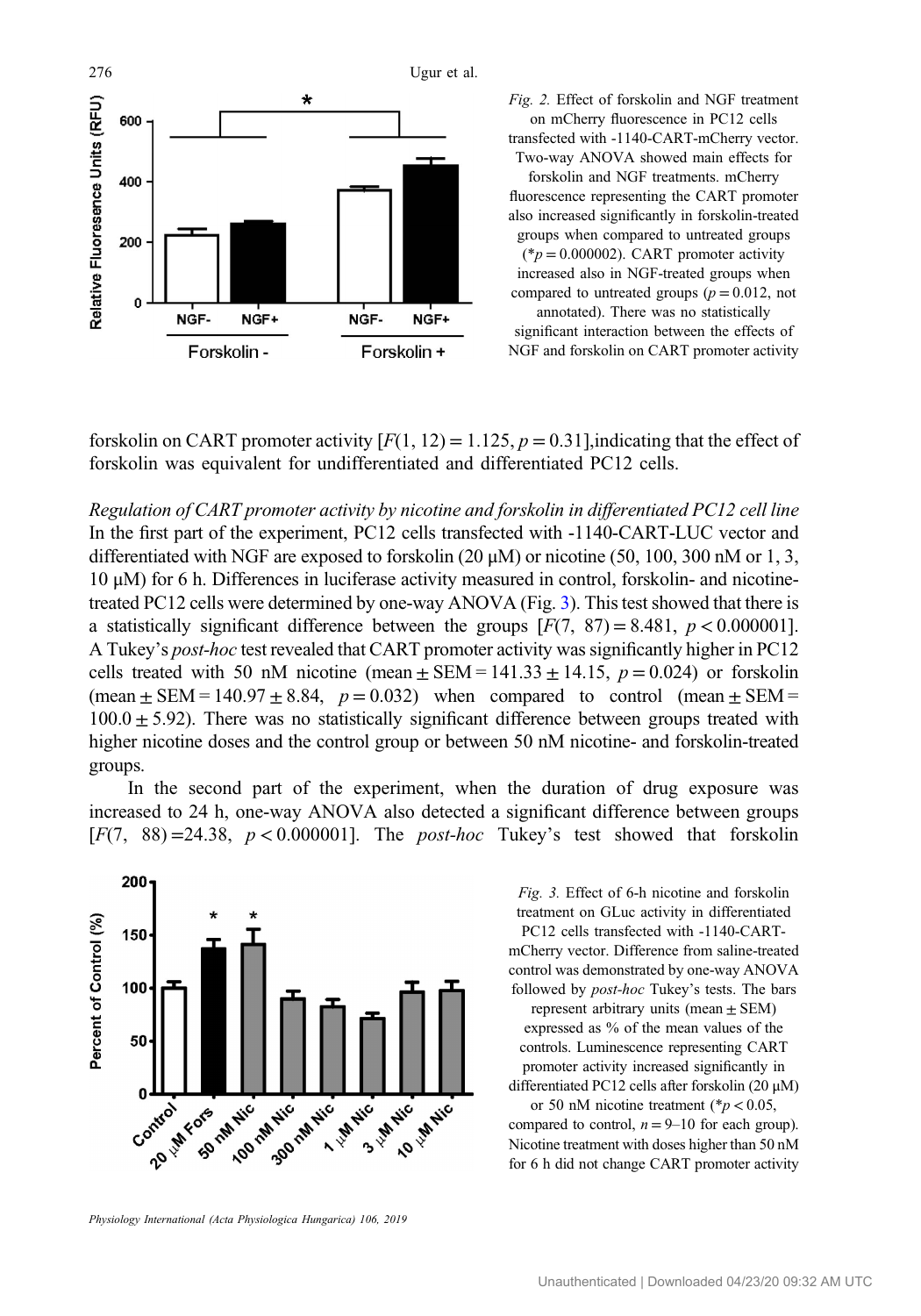

Fig. 4. Effect of 24-h nicotine and forskolin treatment on GLuc activity in differentiated PC12 cells transfected with -1140-CARTmCherry vector. Difference from saline-treated control was demonstrated by one-way ANOVA followed by post-hoc Tukey's tests. The bars represent arbitrary units (mean ± SEM) expressed as % of the mean values of the controls. Luminescence representing the CART promoter activity increased significantly in differentiated PC12 cells after forskolin (20  $\mu$ M) treatment (\* $p < 0.000001$ , compared to control,  $n = 10$  for each group). None of the nicotine doses used for 24 h-exposure changed CART promoter activity

(mean  $\pm$  SEM = 190.61  $\pm$  12.77,  $p < 0.000001$ ) treatment increased CART promoter activity significantly when compared to control (mean  $\pm$  SEM = 100.0  $\pm$  3.87; Fig. 4). However, none of the nicotine doses regulated CART promoter activity after 24 h of exposure.

#### Discussion

Previous studies showed that the expression of CART mRNA or peptides in various brain regions may be regulated by the psychostimulant drug nicotine ([12,](#page-8-0) [28](#page-9-0), [30](#page-9-0), [31,](#page-9-0) [53](#page-10-0)). However, the mechanisms underlying this regulation have not been studied. This study aimed to explore the nicotinic regulation of CART promoter in PC12 cells, which are differentiated into neuronal phenotype when induced by NGF. Our results showed that nicotine regulates the promoter activity of CART gene in a dose-dependent manner.

PC12 cells display endogenous CART mRNA expression ([35](#page-9-0)). Consistent with this, we were able to detect baseline promoter activity without any induction in PC12 cells (Fig. [1A](#page-3-0)). This study showed that strong promoter activity was induced in both undifferentiated and differentiated PC12 cells when transfected with vectors containing 1,140-bp upstream and 47-bp downstream of the TSS of the mouse CART gene. This finding indicates that intracellular signaling pathways in PC12 cells are capable of inducing CART promoter activity. Similar results were obtained by Dominguez et al. [\(16](#page-8-0)) and Barrett et al. ([4\)](#page-8-0) in GH3 pituitary cells, undifferentiated PC12 cells, and SH-SY5Y neuroblastoma cells. Dominguez et al. ([16\)](#page-8-0) demonstrated that transfection with two vectors containing 3,451- or 641-bp upstream of TSS of the mouse CART gene induced intense luciferase activity in GH3 cells and undifferentiated PC12 cells. Barrett et al. ([4\)](#page-8-0) showed CART promoter activity also in SH-SY5Y neuroblastoma cells transfected with vectors containing 1,167- and 265-bp upstream of the start codon of the rat CART gene. In addition, this study showed that NGF treatment increased CART promoter activity significantly in differentiated PC12 cells. NGF-induced neuronal differentiation is a result of TrkA receptor signaling, which leads to the activation of many transcription factors such as CREB [\(41](#page-9-0)). CREB is also known as an important regulator of CART promoter ([33\)](#page-9-0).

Dominguez et al. [\(16](#page-8-0)) suggested that the 320-bp region located upstream from the TSS of mouse CART gene contained an overlapping STAT/CRE/AP1 site. In this study, CART promoter inserted into the vectors contained 1,140 bp of upstream sequence, therefore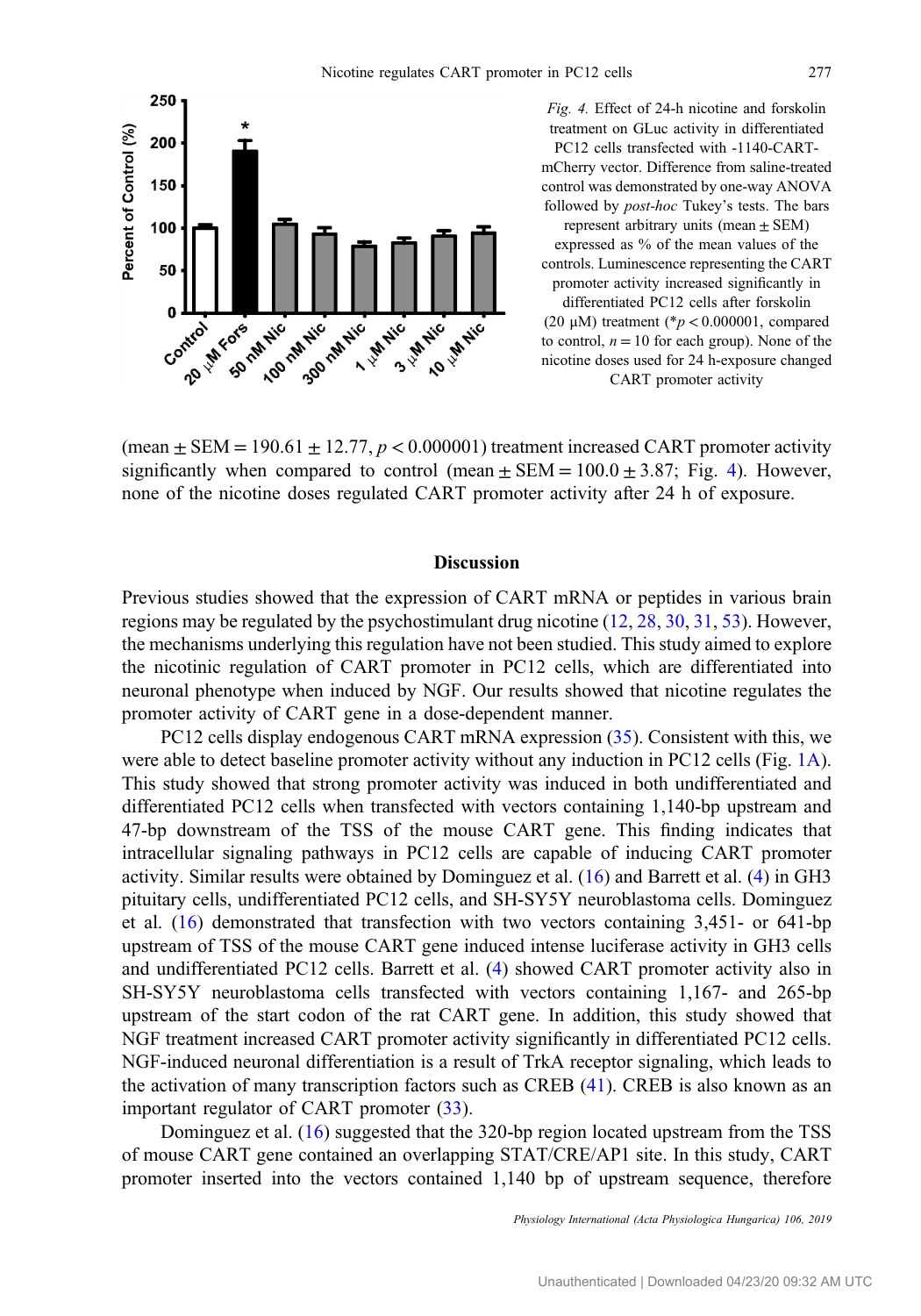including the STAT/CRE/AP1 site. Forskolin, a compound that binds and activates adenylate cyclase directly, increased CART promoter activity significantly both in undifferentiated and differentiated PC12 cells. Accordingly, forskolin was used as a positive control in this study. CART promoter activity is induced 6 h after the forskolin exposure and persisted for 24 h. In parallel, previous studies showed that forskolin exposure for 6, 12, and 24 h increases CART transcription in GH3 cells [\(5](#page-8-0), [16](#page-8-0), [33\)](#page-9-0). Forskolin also increases luciferase activity in GH3 ([12\)](#page-8-0) and SH-SY5Y ([3\)](#page-8-0) neuroblastoma cells transfected with CART promoter-containing vectors. Furthermore, Lakatos et al. ([33\)](#page-9-0) showed that PKA-phosphorylated CREB protein binds to the CRE site located on the CART promoter. Although there may be other pathways leading to CART promoter activation such as  $Ca^{+2}/CaMK$  signaling, the results of these in vitro studies suggest that the CART promoter may be regulated by the activation of the cAMP-PKA-CREB signaling pathway. In vivo studies also support this suggestion. Jones and Kuhar ([26\)](#page-8-0) demonstrated that injections of forskolin into the nucleus accumbens (NAcs) induced CREB phosphorylation and increased CART mRNA levels, which is attenuated by the inhibition of PKA. Moreover, when herpes simplex virus-1 vectors that overexpressed CREB were injected into rat NAc, CART mRNA expression increased ([27\)](#page-8-0).

Main nAChR subunits expressed on undifferentiated and differentiated PC12 cells are α3, α5, α7, β2, and β4 ([21,](#page-8-0) [46\)](#page-9-0). Nicotine applied to the differentiated PC12 cells may act via α3β4<sup>\*</sup>, α3β2<sup>\*</sup>, and homomeric α7 nAChRs, which are reported as functional nicotinic receptor subtypes in PC12 cells ([15,](#page-8-0) [40\)](#page-9-0). When NGF-differentiated PC12 cells were treated with 50 nM nicotine for 6 h, CART promoter activity increased to levels comparable to those induced by forskolin (Fig. [3](#page-4-0)). Cigarette smoking increases brain nicotine levels to the range of  $~50–500$  nM within seconds to minutes [\(43](#page-9-0)). Studies suggest that nicotine concentrations at the lower end (20–80 nM) of this concentration range persist in smokers for longer times [\(52](#page-10-0)). Therefore, we can postulate that nicotine, especially when found at low concentrations, may increase CART transcription in neurons. Supporting this suggestion, Kaya et al. ([28\)](#page-9-0) and Kramer et al. [\(30](#page-9-0)) reported increased CART mRNA expression in amygdala and paraventricular nucleus of hypothalamus following daily nicotine injections. In another study by Balkan et al. ([3](#page-8-0)), forced swim stress increased CART peptide expression in rat adrenal gland. This effect may be mediated via the activation of nicotinic receptors on chromaffin cells ([10\)](#page-8-0) during sympathetic stimulation of the adrenal medulla.

High-dose (>50 nM) nicotine treatment for 6 h did not regulate CART promoter activity in differentiated PC12 cells. In addition, none of the nicotine doses changed CART promoter activity 24 h after exposure. This result may be explained by desensitization of nicotinic receptors. It is well-known that nAChRs undergo desensitization upon prolonged agonist exposure. Desensitization of nicotinic receptors prevents channel opening and receptor signaling ([7,](#page-8-0) [16](#page-8-0)). nAChRs have distinct desensitization properties depending on the extracellular nicotine concentration and the duration of nicotine exposure[\(20](#page-8-0)). Chronic (20–60 min) incubation of Xenopus oocytes expressing α3β4\* or α3β2\* nAChRs with varying concentrations of nicotine showed that half-maximal concentration for inhibition  $(IC_{50})$  by nicotine is 1.15 μM for α3β4<sup>\*</sup> and 330 nM for α3β2<sup>\*</sup> subtypes ([20\)](#page-8-0). Similarly, the IC50 value reported for the  $\alpha$ 7 subtype ranges from ~640 nM to 1.3 µM [\(1](#page-7-0), [20](#page-8-0)). There is no desensitization of these nAChR subtypes at low nicotine concentrations (<100 nM), whereas desensitization increases with nicotine concentrations higher than 100 nM [\(20](#page-8-0), [38](#page-9-0)). Furthermore, Wooltorton et al.  $(52)$  $(52)$  reported that low nicotine concentrations  $(20-80 \text{ nM})$ , which model nicotine levels experienced by chronic smokers over long time periods, do not induce any significant  $\alpha$ 7 desensitization in rodent midbrain slices. In the light of these data, we can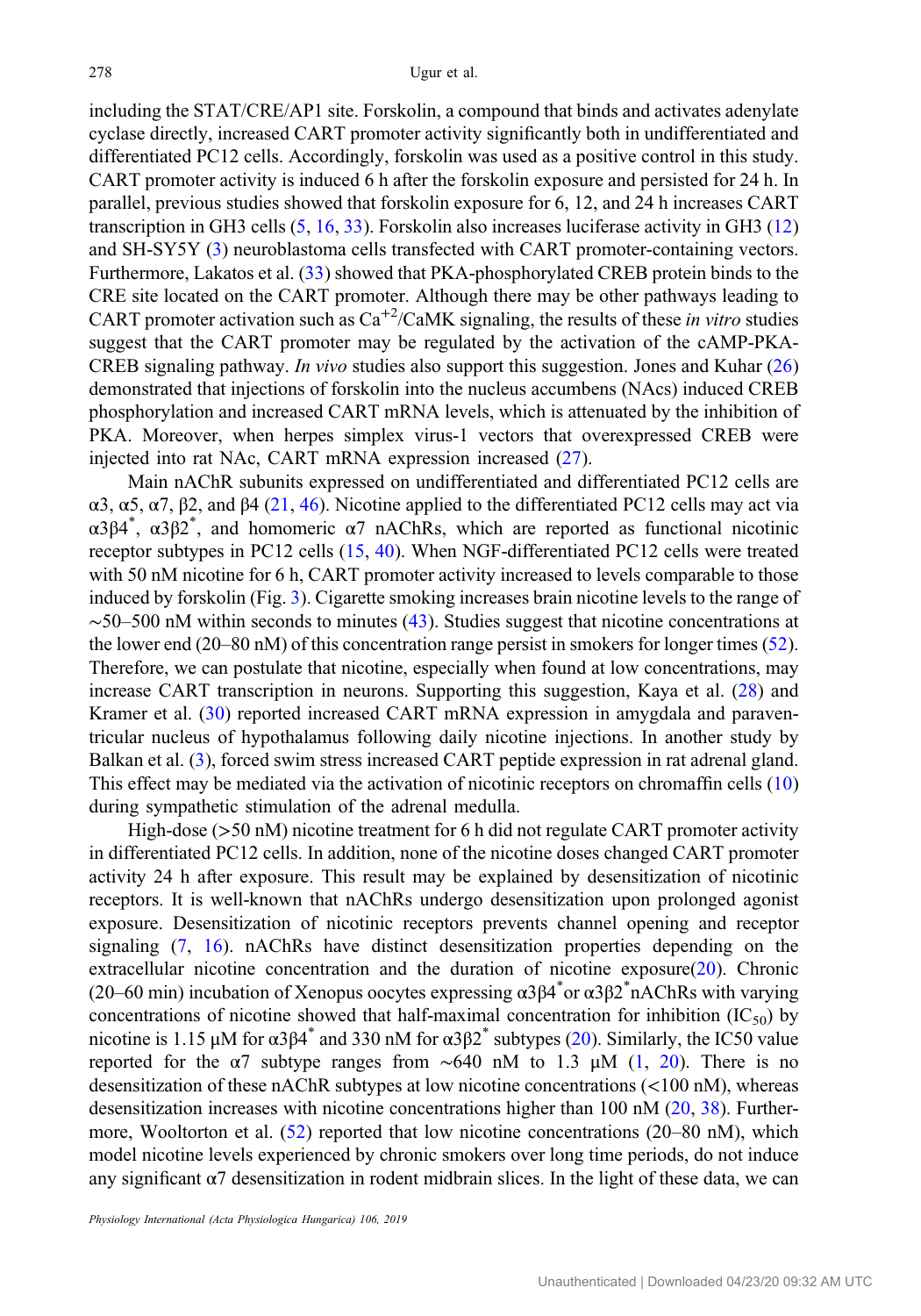<span id="page-7-0"></span>suggest that  $\alpha 3\beta 4^*$ ,  $\alpha 3\beta 2^*$ , and homomeric  $\alpha 7$  receptor signaling may lead to the increased CART promoter activity observed 6 h after 50 nM nicotine exposure in this study. Disappearance of the regulatory effect at nicotine concentrations above 50 nM or with 24-h exposure may be explained by the desensitization of these nAChR subtypes.

In vitro studies showed that nicotine at concentrations in nano- and micromolar ranges trigger measurable electric currents in neurons (1, [14](#page-8-0), [36,](#page-9-0) [43](#page-9-0)). nAChRs are ligand-gated channels and allow the passage of cations including  $Ca^{2+}$  ([11](#page-8-0)). In addition, nAChR activity increases cytosolic Ca<sup>2+</sup> by triggering voltage-gated Ca<sup>2+</sup> channels on the plasma membrane or intracellular  $Ca^{2+}$  release channels on the endoplasmic reticulum membrane.  $Ca^{2+}$  induces several downstream signaling enzymes including PKA, CaMK, and mitogen-activated protein kinase, which leads to the activation of transcription factors such as CREB [\(11](#page-8-0), [32\)](#page-9-0). On the other hand, previous studies also showed that the CART gene is regulated by the cAMP/PKA/CREB and  $Ca^{+2}/CaMK/CREB$  pathways ([26,](#page-8-0) [27\)](#page-8-0). Nicotine-induced CART promoter activity observed in this study may be a result of CRE site activation.

To our knowledge, this is the first study showing that the promoter region of the CART gene is regulated by nicotine. Only low nicotine concentrations (50 nM) increased CART promoter activity in PC12 cells, which are differentiated into neuronal phenotype. Such low nicotine concentrations mimic brain nicotine levels experienced by chronic smokers over long periods of time. Therefore, it is possible that nicotine in smokers' brains may increase CART transcription in neurons, which subsides with long exposure times due to nAChR desensitization. Rogge et al. ([47\)](#page-9-0) suggested that CART blunts the effects of dopamine in NAc and assigned a homeostatic function to CART in reward. Job et al. [\(25](#page-8-0)) reported that the homeostatic function of CART is lost during chronic cocaine exposure and this may play a role in the development of addiction. Based on our results, we can suggest that desensitization of nicotinic receptors leading to decreased CART synthesis and function may have a role in nicotine addiction. Nicotine may exert its actions on the stress response, anxiety and appetite also through the regulation of CART transcription in the brain. Both acute nicotine exposure and intracerebroventricular CART injections activate the hypothalamic–pituitary–adrenal axis  $(2, 50)$  $(2, 50)$  $(2, 50)$ , increase anxiety-like behavior  $(8, 24)$  $(8, 24)$  $(8, 24)$  $(8, 24)$ , and reduce feeding  $(7, 34)$  $(7, 34)$  $(7, 34)$ . However, these responses disappear with chronic nicotine administration in rodents  $(9, 24, 48)$  $(9, 24, 48)$  $(9, 24, 48)$  $(9, 24, 48)$  $(9, 24, 48)$  $(9, 24, 48)$  $(9, 24, 48)$ , which indicate desensitization of nAChRs.

#### Acknowledgements

This work presents the results of Muzeyyen Ugur's Master's thesis, which was supported by Ege University Research Fund Grant13-SBE-006.

# Conflict of interest

The authors declare no conflict of interest.

## REFERENCES

- 1. Alkondon M, Pereira EF, Almeida LE, Randall WR, Albuquerque EX: Nicotine at concentrations found in cigarette smokers activates and desensitizes nicotinic acetylcholine receptors in CA1 interneurons of rat hippocampus. Neuropharmacology 39, 2726–2739 (2000)
- 2. Balfour DJ, Khullar AK, Longden A: Effects of nicotine on plasma corticosterone and brain amines in stressed and unstressed rats. Pharmacol. Biochem. Behav. 3, 179–184 (1975)

Physiology International (Acta Physiologica Hungarica) 106, 2019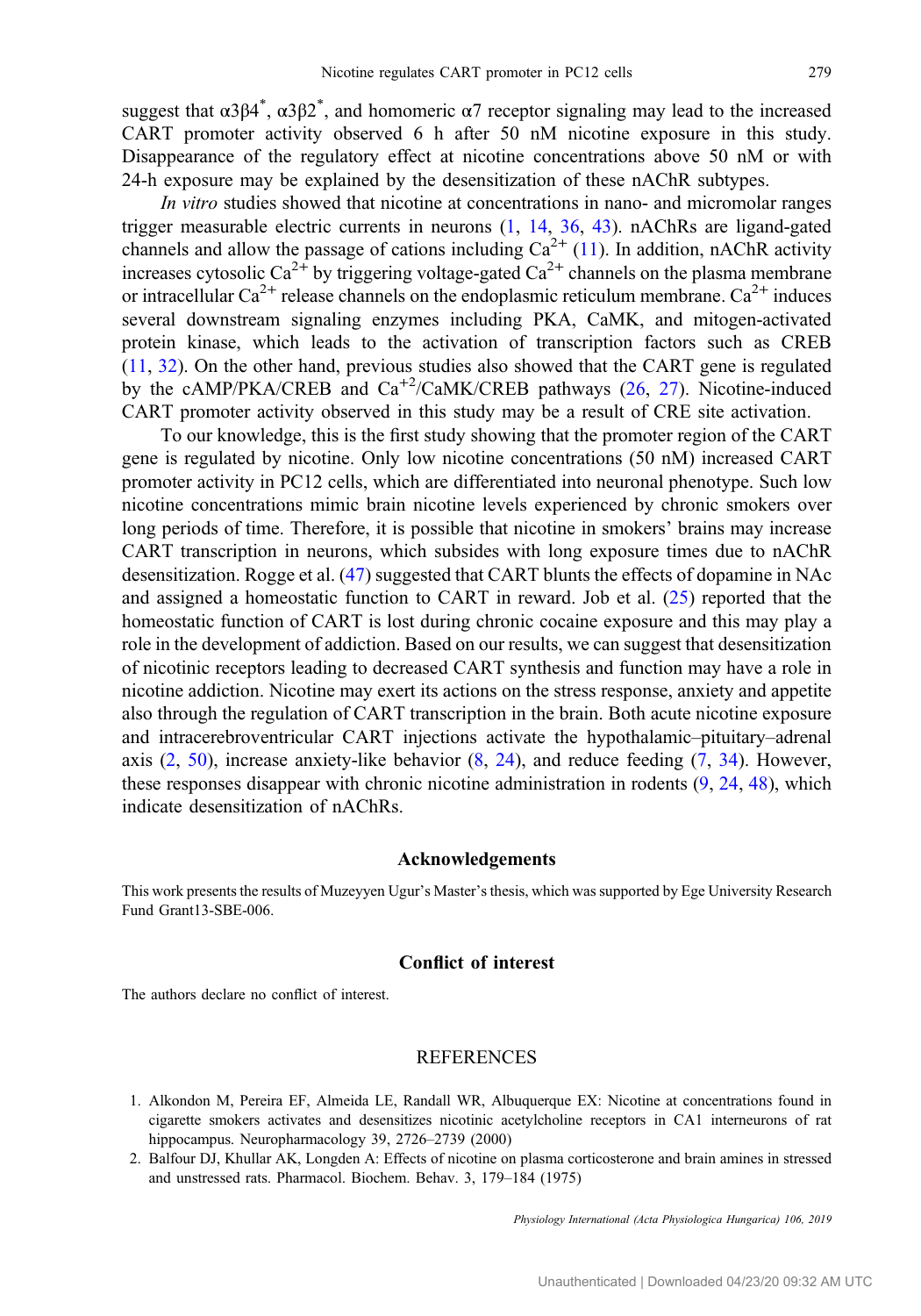- <span id="page-8-0"></span>3. Balkan B, Keser A, Gozen O, Koylu EO, Dagci T, Kuhar MJ, Pogun S: Forced swim stress elicits region-specific changes in CART expression in the stress axis and stress regulatory brain areas. Brain Res. 1432, 56–65 (2012)
- 4. Barrett P, Davidson J, Morgan P: CART gene promoter transcription is regulated by a cyclic adenosine monophosphate response element. Obes. Res. 10, 1291–1298 (2002)
- 5. Barrett P, Morris MA, Moar KM, Mercer JG, Davidson JA, Findlay PA, Adam CL, Morgan PJ: The differential regulation of CART gene expression in a pituitary cell line and primary cell cultures of ovine pars tuberalis cells. J. Neuroendocrinol. 13, 347–352 (2001)
- 6. Borkar CD, Sagarkar S, Sakharkar AJ, Subhedar NK, Kokare DM: Neuropeptide CART prevents memory loss attributed to withdrawal of nicotine following chronic treatment in mice. Addict. Biol. 24, 51–64 (2019)
- 7. Calarco CA, Li Z, Taylor SR, Lee S, Zhou W, Friedman JM, Mineur YS, Gotti C, Picciotto MR: Molecular and cellular characterization of nicotinic acetylcholine receptor subtypes in the arcuate nucleus of the mouse hypothalamus. Eur. J. Neurosci. 48, 1600–1619 (2018)
- 8. Chaki S, Kawashima N, Suzuki Y, Shimazaki T, Okuyama S: Cocaine- and amphetamine-regulated transcript peptide produces anxiety-like behavior in rodents. Eur. J. Pharmacol. 464, 49–54 (2003)
- 9. Chen H, Fu Y, Sharp BM: Chronic nicotine self-administration augments hypothalamic-pituitary-adrenal responses to mild acute stress. Neuropsychopharmacology 33, 721–730 (2008)
- 10. Criado M: Acetylcholine nicotinic receptor subtypes in chromaffin cells. Pflügers. Arch. 470, 13–20 (2018)
- 11. Dajas-Bailador F, Wonnacott S: Nicotinic acetylcholine receptors and the regulation of neuronal signalling. Trends Pharmacol. Sci. 25, 317–324 (2004)
- 12. Dandekar MP, Nakhate KT, Kokare DM, Subhedar NK: Effect of nicotine on feeding and body weight in rats: involvement of cocaine- and amphetamine-regulated transcript peptide. Behav. Brain Res. 219, 31–38 (2011)
- 13. De Biasi M, Dani JA: Reward, addiction, withdrawal to nicotine. Annu. Rev. Neurosci. 34, 105–130 (2011)
- 14. Deflorio C, Blanchard S, Carisi MC, Bohl D, Maskos U: Human polymorphisms in nicotinic receptors: a functional analysis in iPS-derived dopaminergic neurons. FASEB J. 31, 828–839 (2017)
- 15. Dickinson JA, Hanrott KE, Mok MH, Kew JN, Wonnacott S: Differential coupling of alpha7 and non-alpha7 nicotinic acetylcholine receptors to calcium-induced calcium release and voltage-operated calcium channels in PC12 cells. J. Neurochem. 100, 1089–1096 (2007)
- 16. Dominguez G, Lakatos A, Kuhar MJ: Characterization of the cocaine- and amphetamine-regulated transcript (CART) peptide gene promoter and its activation by a cyclic AMP-dependent signaling pathway in GH3 cells. J. Neurochem. 80, 885–893 (2002)
- 17. Douglass J, McKinzie AA, Couceyro P: PCR differential display identifies a rat brain mRNA that is transcriptionally regulated by cocaine and amphetamine. J. Neurosci. 15, 2471–2481 (1995)
- 18. Drubin DG, Feinstein SC, Shooter EM, Kirschner MW: Nerve growth factor-induced neurite outgrowth in PC12 cells involves the coordinate induction of microtubule assembly and assembly-promoting factors. J. Cell. Biol. 101, 1799–1807 (1985)
- 19. Elias CF, Lee C, Kelly J, Aschkenasi C, Ahima RS, Couceyro PR, Kuhar MJ, Saper CB, Elmquist JK: Leptin activates hypothalamic CART neurons projecting to the spinal cord. Neuron 21, 1375–1385 (1998)
- 20. Fenster CP, Rains MF, Noerager B, Quick MW, Lester RA: Influence of subunit composition on desensitization of neuronal acetylcholine receptors at low concentrations of nicotine. J. Neurosci. 17, 5747–5759 (1997)
- 21. Henderson LP, Gdovin MJ, Liu C, Gardner PD, Maue RA: Nerve growth factor increases nicotinic ACh receptor gene expression and current density in wild-type and protein kinase A-deficient PC12 cells. J. Neurosci. 14, 1153–1163 (1994)
- 22. Huang H, Xu Y, van den Pol AN: Nicotine excites hypothalamic arcuate anorexigenic proopiomelanocortin neurons and orexigenic neuropeptide Y neurons: similarities and differences. J. Neurophysiol. 106, 1191–1202 (2011)
- 23. Hurd YL, Fagergren P: Human cocaine- and amphetamine-regulated transcript (CART) mRNA is highly expressed in limbic- and sensory-related brain regions. J. Comp. Neurol. 425, 583–598 (2000)
- 24. Irvine EE, Cheeta S, File SE: Tolerance to nicotine's effects in the elevated plus-maze and increased anxiety during withdrawal. Pharmacol Biochem. Behav. 68, 319–325 (2001)
- 25. Job MO, Shen LL, Kuhar MJ: The inhibition of cocaine-induced locomotor activity by CART 55-102 is lost after repeated cocaine administration. Neurosci. Lett. 550, 179–183 (2013)
- 26. Jones DC, Kuhar MJ: Cocaine-amphetamine-regulated transcript expression in the rat nucleus accumbens is regulated by adenylyl cyclase and the cyclic adenosine 5′-monophosphate/protein kinase a second messenger system. J. Pharmacol. Exp. Ther. 317, 454–461 (2006)
- 27. Jones DC, Lakatos A, Rogge GA, Kuhar MJ: Regulation of cocaine- and amphetamine-regulated transcript mRNA expression by calcium-mediated signaling in GH3 cells. Neuroscience 160, 339–347 (2009)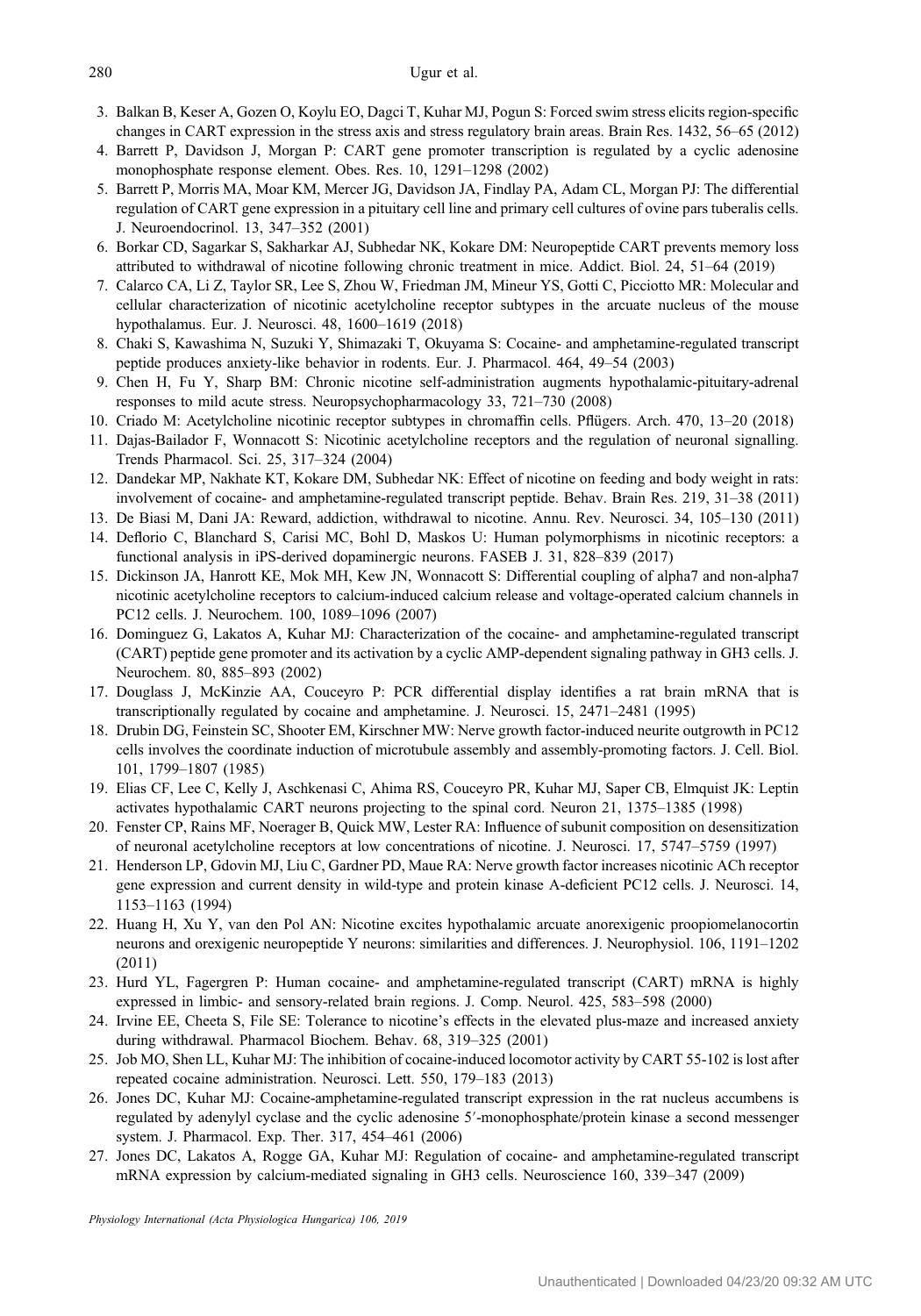- <span id="page-9-0"></span>28. Kaya E, Gozen O, Ugur M, Koylu EO, Kanit L, Balkan B: Nicotine regulates cocaine-amphetamine-regulated transcript (CART) in the mesocorticolimbic system. Synapse 70, 283–292 (2016)
- 29. Koylu EO, Balkan B, Kuhar MJ, Pogun S: Cocaine and amphetamine regulated transcript (CART) and the stress response. Peptides 27, 1956–1969 (2006)
- 30. Kramer PR, Kramer SF, Marr K, Guan G, Wellman PJ, Bellinger LL: Nicotine administration effects on feeding and cocaine-amphetamine-regulated transcript (CART) expression in the hypothalamus. Regul. Pept. 138, 66–73 (2007)
- 31. Kuhar MJ: CART peptides and drugs of abuse: a review of recent progress. J. Drug Alcohol Res. 5, (2016)
- 32. Kutlu MG, Gould TJ: Nicotinic modulation of hippocampal cell signaling and associated effects on learning and memory. Physiol. Behav. 155, 162–171 (2016)
- 33. Lakatos A, Dominguez G, Kuhar MJ: CART promoter CRE site binds phosphorylated CREB. Brain Res. Mol. Brain Res. 104, 81–85 (2002)
- 34. Lambert PD, Couceyro PR, McGirr KM, Dall Vechia SE, Smith Y, Kuhar MJ: CART peptides in the central control of feeding and interactions with neuropeptide Y. Synapse 29, 293–298 (1998)
- 35. Li Y, Liu Q, Yang Y, Lv Y, Chen L, Bai C, Nan X, Wang Y, Pei X: Regulatory role of neuron-restrictive silencing factor in the specific expression of cocaine- and amphetamine-regulated transcript gene. J. Neurochem. 106, 1314–1324 (2008)
- 36. Liu L, Zhao-Shea R, McIntosh JM, Gardner PD, Tapper AR: Nicotine persistently activates ventral tegmental area dopaminergic neurons via nicotinic acetylcholine receptors containing alpha4 and alpha6 subunits. Mol. Pharmacol. 81, 541–548 (2012)
- 37. Matta SG, Balfour DJ, Benowitz NL, Boyd RT, Buccafusco JJ, Caggiula AR, Craig CR, Collins AC, Damaj MI, Donny EC, Gardiner PS, Grady SR, Heberlein U, Leonard SS, Levin ED, Lukas RJ, Markou A, Marks MJ, McCallum SE, Parameswaran N, Perkins KA, Picciotto MR, Quik M, Rose JE, Rothenfluh A, Schafer WR, Stolerman IP, Tyndale RF, Wehner JM, Zirger JM: Guidelines on nicotine dose selection for in vivo research. Psychopharmacology (Berl) 190, 269–319 (2007)
- 38. McQuiston AR, Madison DV: Nicotinic receptor activation excites distinct subtypes of interneurons in the rat hippocampus. J. Neurosci. 19, 2887–2896 (1999)
- 39. Mineur YS, Abizaid A, Rao Y, Salas R, DiLeone RJ, Gundisch D, Diano S, De Biasi M, Horvath TL, Gao XB, Picciotto MR: Nicotine decreases food intake through activation of POMC neurons. Science 332, 1330–1332 (2011)
- 40. Nakayama H, Shimoke K, Isosaki M, Satoh H, Yoshizumi M, Ikeuchi T: Subtypes of neuronal nicotinic acetylcholine receptors involved in nicotine-induced phosphorylation of extracellular signal-regulated protein kinase in PC12h cells. Neurosci. Lett. 392, 101–104 (2006)
- 41. Niewiadomska G, Mietelska-Porowska A, Mazurkiewicz M: The cholinergic system, nerve growth factor and the cytoskeleton. Behav. Brain Res. 221, 515–526 (2011)
- 42. Picciotto MR, Brunzell DH, Caldarone BJ: Effect of nicotine and nicotinic receptors on anxiety and depression. Neuroreport 13, 1097–1106 (2002)
- 43. Pidoplichko VI, Noguchi J, Areola OO, Liang Y, Peterson J, Zhang T, Dani JA: Nicotinic cholinergic synaptic mechanisms in the ventral tegmental area contribute to nicotine addiction. Learn. Mem. 11, 60–69 (2004)
- 44. Pistillo F, Clementi F, Zoli M, Gotti C: Nicotinic, glutamatergic and dopaminergic synaptic transmission and plasticity in the mesocorticolimbic system: focus on nicotine effects. Prog. Neurobiol. 124, 1–27 (2015)
- 45. Richter-Landsberg C, Jastorff B: The role of cAMP in nerve growth factor-promoted neurite outgrowth in PC12 cells. J. Cell. Biol. 102, 821–829 (1986)
- 46. Rogers SW, Mandelzys A, Deneris ES, Cooper E, Heinemann S: The expression of nicotinic acetylcholine receptors by PC12 cells treated with NGF. J. Neurosci. 12, 4611–4623 (1992)
- 47. Rogge G, Jones D, Hubert GW, Lin Y, Kuhar MJ: CART peptides: regulators of body weight, reward and other functions. Nat. Rev. Neurosci. 9, 747–758 (2008)
- 48. Rupprecht LE, Smith TT, Donny EC, Sved AF: Self-administered nicotine differentially impacts body weight gain in obesity-prone and obesity-resistant rats. Physiol. Behav. 176, 71–75 (2017)
- 49. Seguela P, Wadiche J, Dineley-Miller K, Dani JA, Patrick JW: Molecular cloning, functional properties, and distribution of rat brain alpha 7: a nicotinic cation channel highly permeable to calcium. J. Neurosci. 13, 596–604 (1993)
- 50. Stanley SA, Small CJ, Murphy KG, Rayes E, Abbott CR, Seal LJ, Morgan DG, Sunter D, Dakin CL, Kim MS, Hunter R, Kuhar M, Ghatei MA, Bloom SR: Actions of cocaine- and amphetamine-regulated transcript (CART) peptide on regulation of appetite and hypothalamo-pituitary axes in vitro and in vivo in male rats. Brain Res. 893, 186–194 (2001)

Physiology International (Acta Physiologica Hungarica) 106, 2019